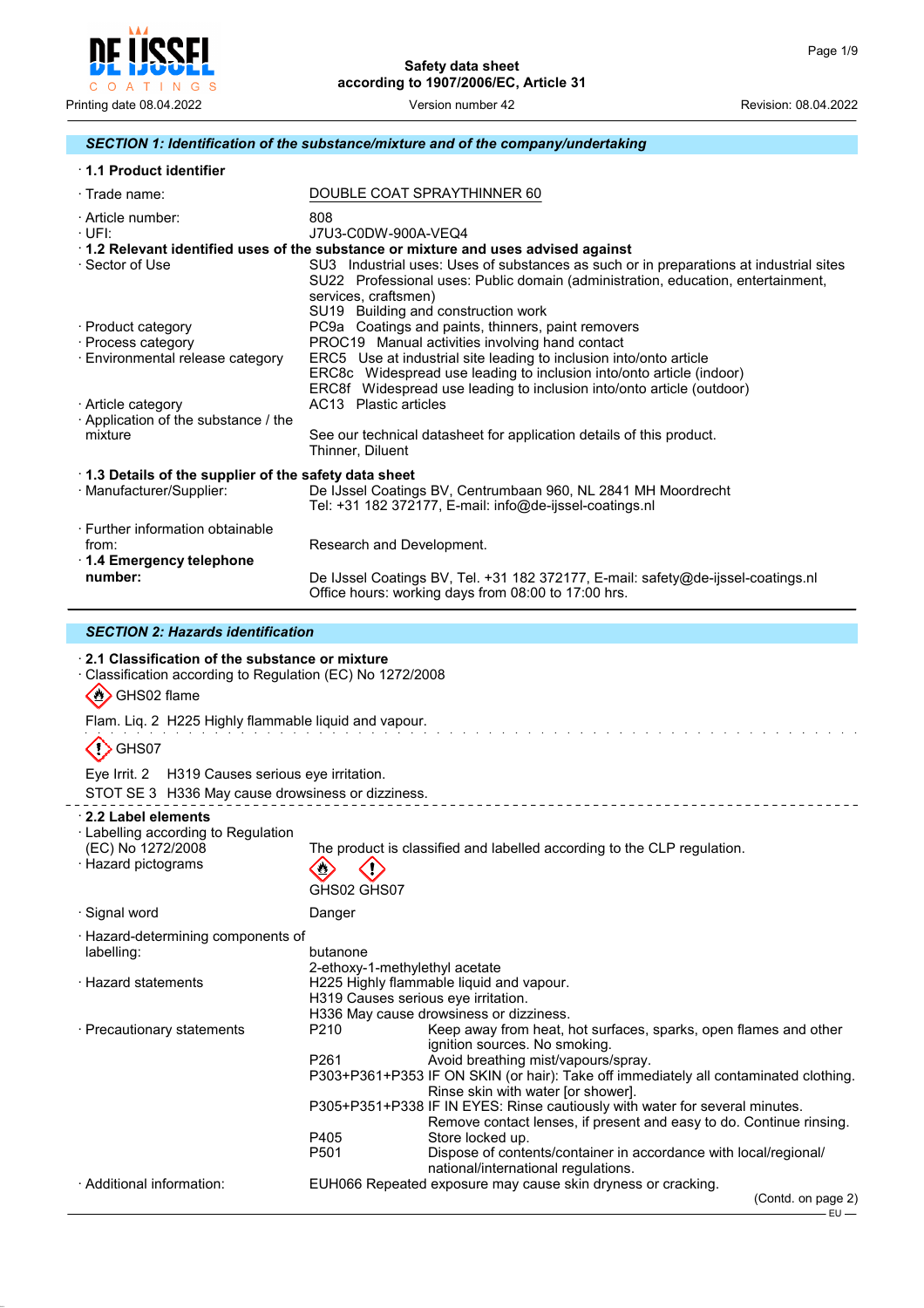Printing date 08.04.2022 Version number 42 Revision: 08.04.2022

# **Trade name: DOUBLE COAT SPRAYTHINNER 60**

# · **2.3 Other hazards**

- 
- · Results of PBT and vPvB assessment · PBT: Not applicable. Not applicable.
	-

# *SECTION 3: Composition/information on ingredients*

# · **3.2 Chemical characterisation: Mixtures**

Mixture of substances listed below with nonhazardous additions.

| · Dangerous components:                                                                         |                                                                                                 |              |
|-------------------------------------------------------------------------------------------------|-------------------------------------------------------------------------------------------------|--------------|
| CAS: 78-93-3<br>EINECS: 201-159-0<br>Index number: 606-002-00-3<br>Reg.nr.: 01-2119457290-43    | butanone<br>$\circled{4}$ Flam. Liq. 2, H225; $\circled{3}$ Eye Irrit. 2, H319; STOT SE 3, H336 | $10 - 25%$   |
| CAS: 54839-24-6<br>EINECS: 259-370-9<br>Index number: 603-177-00-8<br>Reg.nr.: 01-2119475116-39 | 2-ethoxy-1-methylethyl acetate<br>Elam. Liq. 3, H226; 3 STOT SE 3, H336                         | $10 - 25%$   |
| CAS: 123-86-4<br>EINECS: 204-658-1<br>Index number: 607-025-00-1<br>Reg.nr.: 01-2119485493-29   | n-butyl acetate<br>♦ Flam. Liq. 3, H226; ♦ STOT SE 3, H336                                      | $2.5 - 10\%$ |
| · Additional information:                                                                       | For the wording of the listed hazard phrases refer to section 16.                               |              |

# *SECTION 4: First aid measures*

# · **4.1 Description of first aid measures**

| · General information:<br>· After inhalation:<br>· After skin contact:<br>⋅ After eye contact: | Immediately remove any clothing soiled by the product.<br>Supply fresh air; consult doctor in case of complaints.<br>Immediately rinse with water.<br>Rinse opened eye for several minutes under running water. If symptoms persist, consult<br>a doctor. |
|------------------------------------------------------------------------------------------------|-----------------------------------------------------------------------------------------------------------------------------------------------------------------------------------------------------------------------------------------------------------|
| · After swallowing:<br>$\cdot$ 4.2 Most important symptoms<br>and effects, both acute and      | If symptoms persist consult doctor.                                                                                                                                                                                                                       |
| delayed<br>4.3 Indication of any immediate<br>medical attention and special                    | No further relevant information available.                                                                                                                                                                                                                |
| treatment needed                                                                               | No further relevant information available.                                                                                                                                                                                                                |

# *SECTION 5: Firefighting measures* · **5.1 Extinguishing media**

| · Suitable extinguishing agents: | CO2 or powder. Fight larger fires with alcohol resistant foam. |
|----------------------------------|----------------------------------------------------------------|
| · For safety reasons unsuitable  |                                                                |
| extinguishing agents:            | Water with full jet                                            |
| 5.2 Special hazards arising from |                                                                |
| the substance or mixture         | No further relevant information available.                     |
| ⋅ 5.3 Advice for firefighters    |                                                                |
| · Protective equipment:          | No special measures required.                                  |
|                                  |                                                                |

# *SECTION 6: Accidental release measures*

| 6.1 Personal precautions,<br>protective equipment and |                                                                                                     |
|-------------------------------------------------------|-----------------------------------------------------------------------------------------------------|
| emergency procedures                                  | Wear protective equipment. Keep unprotected persons away.                                           |
| 6.2 Environmental precautions:                        | Do not allow to enter sewers/ surface or ground water.                                              |
| $\cdot$ 6.3 Methods and material for                  |                                                                                                     |
| containment and cleaning up:                          | Absorb with liquid-binding material (sand, diatomite, acid binders, universal binders,<br>sawdust). |
|                                                       | Dispose contaminated material as waste according to item 13.                                        |
|                                                       | Ensure adequate ventilation.                                                                        |
| 6.4 Reference to other sections                       | See Section 7 for information on safe handling.                                                     |
|                                                       | $\sqrt{2}$ and $\sqrt{2}$ are seen as $\sqrt{2}$                                                    |



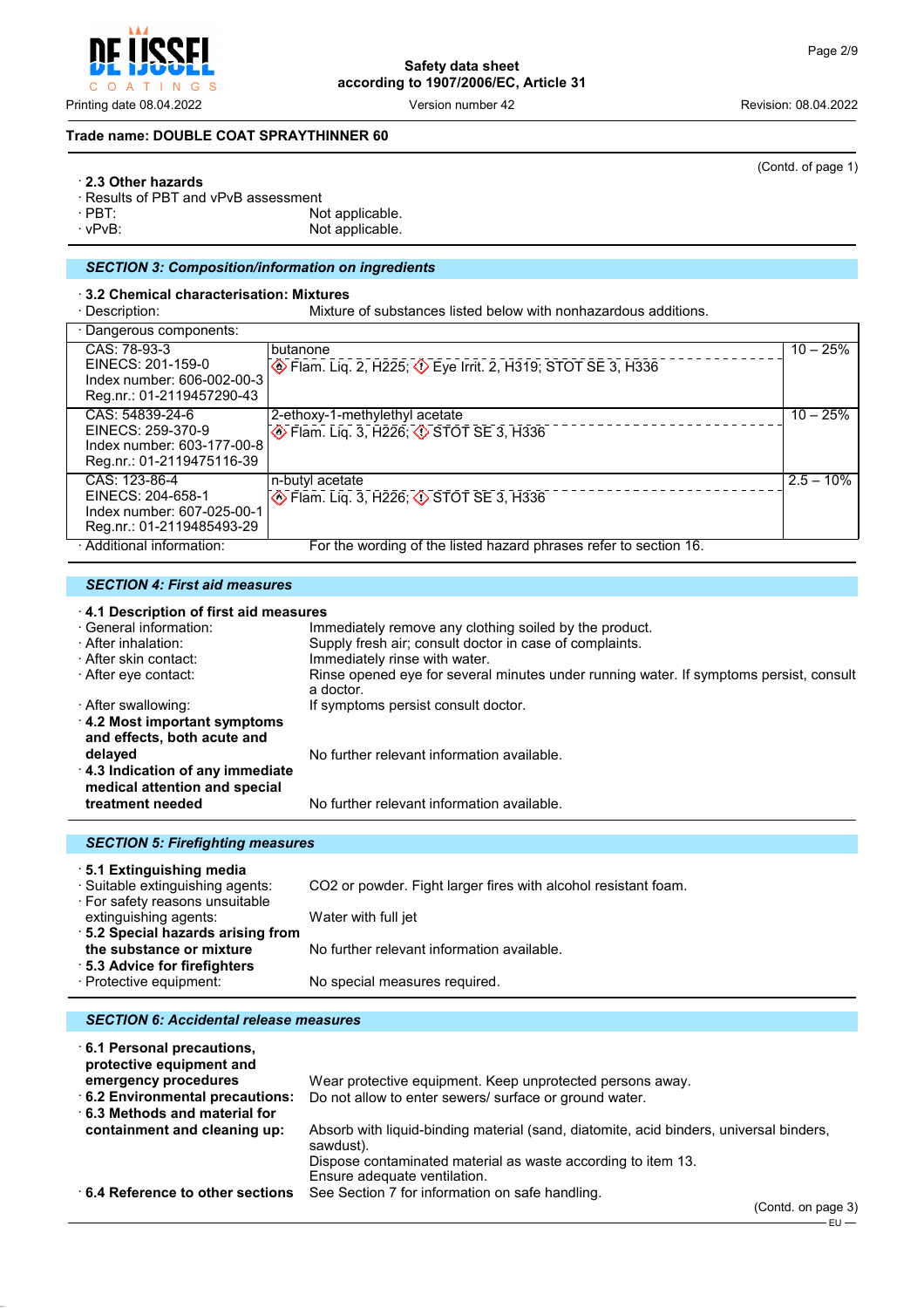$\mathsf C$ O A T I N G S

 $\overline{a}$ 

**Safety data sheet according to 1907/2006/EC, Article 31**

Printing date 08.04.2022 **Version number 42** Version 100 Version 2022

(Contd. of page 2)

# **Trade name: DOUBLE COAT SPRAYTHINNER 60**

See Section 8 for information on personal protection equipment. See Section 13 for disposal information.

| <b>SECTION 7: Handling and storage</b>                                   |                                                                                        |
|--------------------------------------------------------------------------|----------------------------------------------------------------------------------------|
| ⋅7.1 Precautions for safe                                                |                                                                                        |
| handling                                                                 | Ensure good ventilation/exhaustion at the workplace.<br>Prevent formation of aerosols. |
| $\cdot$ Information about fire - and                                     |                                                                                        |
| explosion protection:                                                    | Keep ignition sources away - Do not smoke.<br>Protect against electrostatic charges.   |
| $\cdot$ 7.2 Conditions for safe storage, including any incompatibilities |                                                                                        |
| · Storage:                                                               |                                                                                        |
| Requirements to be met by                                                |                                                                                        |
| storerooms and receptacles:<br>Information about storage in one          | Store in a cool location.                                                              |
| common storage facility:                                                 | Not required.                                                                          |
| · Further information about storage                                      |                                                                                        |
| conditions:                                                              | Keep container tightly sealed.                                                         |
|                                                                          | Store in cool, dry conditions in well sealed receptacles.                              |
| · Recommended storage                                                    |                                                                                        |
| temperature:                                                             | $5 - 30 \square$                                                                       |
| $\cdot$ 7.3 Specific end use(s)                                          | No further relevant information available.                                             |
|                                                                          |                                                                                        |
| CECTICH 0. Expressive controla increased protection                      |                                                                                        |

|                  | <b>SECTION 8: Exposure controls/personal protection</b>                                                     |                                |                                                                                         |                    |
|------------------|-------------------------------------------------------------------------------------------------------------|--------------------------------|-----------------------------------------------------------------------------------------|--------------------|
|                  | 8.1 Control parameters<br>· Additional information about                                                    |                                |                                                                                         |                    |
|                  | design of technical facilities:<br>No further data; see item 7.                                             |                                |                                                                                         |                    |
|                  | · Ingredients with limit values that require monitoring at the workplace:                                   |                                |                                                                                         |                    |
| 78-93-3 butanone |                                                                                                             |                                |                                                                                         |                    |
|                  | IOELV Short-term value: 900 mg/m <sup>3</sup> , 300 ppm<br>Long-term value: 600 mg/m <sup>3</sup> , 200 ppm |                                |                                                                                         |                    |
|                  | 123-86-4 n-butyl acetate                                                                                    |                                |                                                                                         |                    |
|                  | IOELV Short-term value: 723 mg/m <sup>3</sup> , 150 ppm<br>Long-term value: 241 mg/m <sup>3</sup> , 50 ppm  |                                |                                                                                         |                    |
|                  | · DNEL (Derived No Effect Level) for workers                                                                |                                |                                                                                         |                    |
| 78-93-3 butanone |                                                                                                             |                                |                                                                                         |                    |
| Dermal           | Long-term - systemic effects, worker 1,161 mg/kg bw/day (Worker)                                            |                                |                                                                                         |                    |
|                  | Inhalative   Long-term - systemic effects, worker                                                           | 600 mg/m <sup>3</sup> (Worker) |                                                                                         |                    |
|                  | 54839-24-6 2-ethoxy-1-methylethyl acetate                                                                   |                                |                                                                                         |                    |
| Dermal           | Long-term - systemic effects, worker                                                                        |                                | 103 mg/kg bw/day (Worker)                                                               |                    |
|                  | Inhalative Acute - systemic effects, worker                                                                 | 608 mg/m <sup>3</sup> (Worker) |                                                                                         |                    |
|                  | Long-term - systemic effects, worker                                                                        | 302 mg/m <sup>3</sup> (Worker) |                                                                                         |                    |
|                  | 123-86-4 n-butyl acetate                                                                                    |                                |                                                                                         |                    |
|                  | Inhalative Acute - systemic effects, worker                                                                 | 960 mg/m <sup>3</sup> (Worker) |                                                                                         |                    |
|                  | Acute - local effects, worker                                                                               | 960 mg/m <sup>3</sup> (Worker) |                                                                                         |                    |
|                  | Long-term - systemic effects, worker                                                                        | 480 mg/m <sup>3</sup> (Worker) |                                                                                         |                    |
|                  | Long-term - local effects, worker                                                                           | 480 mg/m <sup>3</sup> (Worker) |                                                                                         |                    |
|                  | · DNEL (Derived No Effect Level) for the general population                                                 |                                |                                                                                         |                    |
| 78-93-3 butanone |                                                                                                             |                                |                                                                                         |                    |
| Oral             |                                                                                                             |                                | Long-term - systemic effects, general population 31 mg/kg bw/day (General population)   |                    |
| Dermal           |                                                                                                             |                                | Long-term - systemic effects, general population 412 mg/kg bw/day (General population)  |                    |
|                  | Inhalative Long-term - systemic effects, general population 106 mg/m <sup>3</sup> (General population)      |                                |                                                                                         |                    |
|                  | 54839-24-6 2-ethoxy-1-methylethyl acetate                                                                   |                                |                                                                                         |                    |
| Oral             |                                                                                                             |                                | Long-term - systemic effects, general population 13.1 mg/kg bw/day (General population) |                    |
| Dermal           |                                                                                                             |                                | Long-term - systemic effects, general population 62 mg/kg bw/day (General population)   |                    |
|                  | Inhalative Acute - systemic effects, general population                                                     |                                | 365 mg/m <sup>3</sup> (General population)                                              |                    |
|                  |                                                                                                             |                                |                                                                                         | (Contd. on page 4) |
|                  |                                                                                                             |                                |                                                                                         | $EU -$             |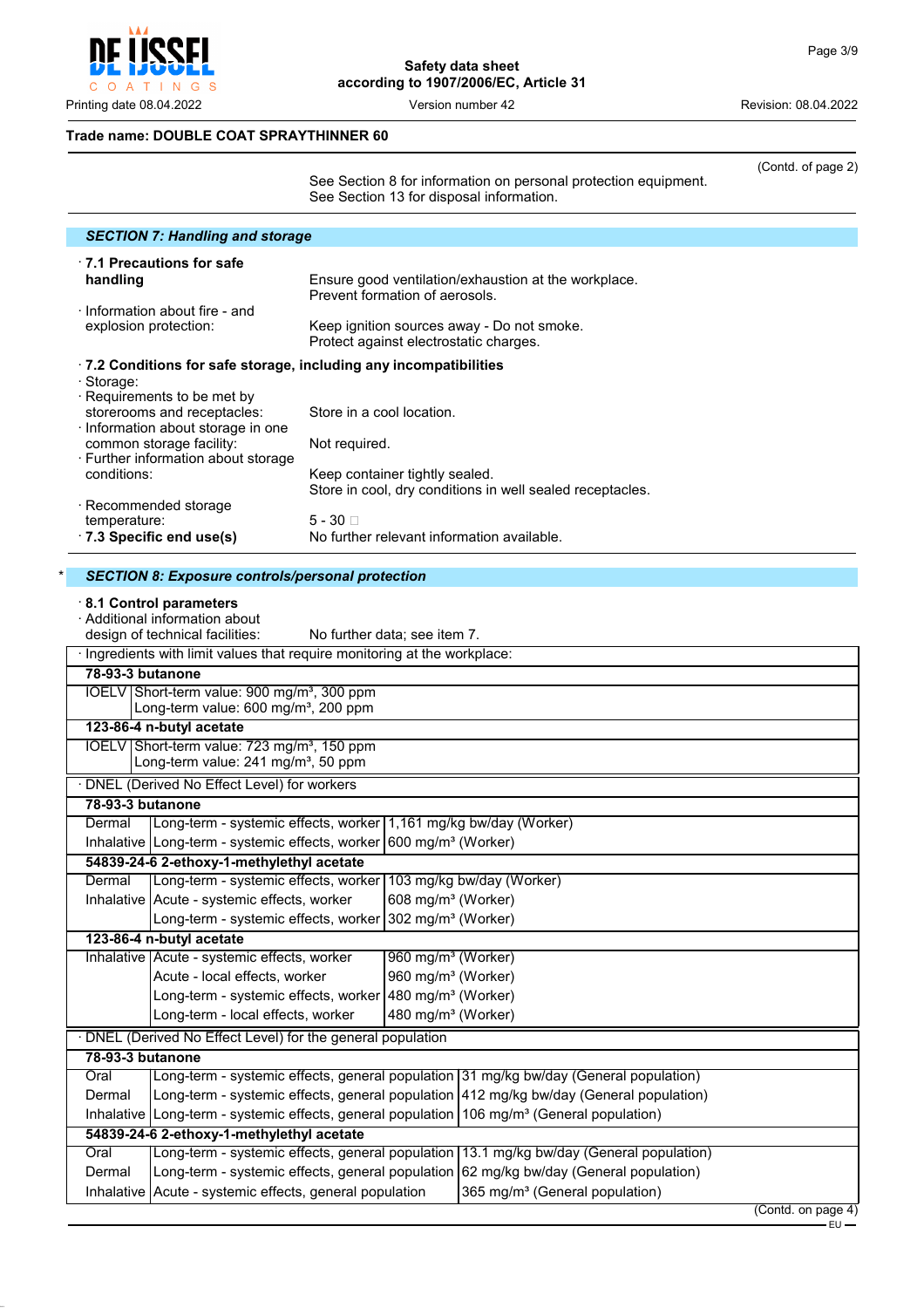

# **Trade name: DOUBLE COAT SPRAYTHINNER 60**

|                                                                                                                     |                                                                       |                                                                                           |                                                                                                                                                                                                                                                                                                                                                                                                                      | (Contd. of page 3)            |  |
|---------------------------------------------------------------------------------------------------------------------|-----------------------------------------------------------------------|-------------------------------------------------------------------------------------------|----------------------------------------------------------------------------------------------------------------------------------------------------------------------------------------------------------------------------------------------------------------------------------------------------------------------------------------------------------------------------------------------------------------------|-------------------------------|--|
|                                                                                                                     |                                                                       |                                                                                           | Long-term - systemic effects, general population 181 mg/m <sup>3</sup> (General population)                                                                                                                                                                                                                                                                                                                          |                               |  |
| 123-86-4 n-butyl acetate                                                                                            |                                                                       |                                                                                           |                                                                                                                                                                                                                                                                                                                                                                                                                      |                               |  |
| Inhalative   Acute - systemic effects, general population                                                           |                                                                       |                                                                                           | 859.7 mg/m <sup>3</sup> (General population)                                                                                                                                                                                                                                                                                                                                                                         |                               |  |
|                                                                                                                     | Acute - local effects, general population                             |                                                                                           | 859.7 mg/m <sup>3</sup> (General population)                                                                                                                                                                                                                                                                                                                                                                         |                               |  |
| Long-term - systemic effects, general population 102.34 mg/m <sup>3</sup> (General population)                      |                                                                       |                                                                                           |                                                                                                                                                                                                                                                                                                                                                                                                                      |                               |  |
| Long-term - local effects, general population                                                                       |                                                                       |                                                                                           | 102.34 mg/m <sup>3</sup> (General population)                                                                                                                                                                                                                                                                                                                                                                        |                               |  |
| · PNEC (Predicted No Effect Concentration) values                                                                   |                                                                       |                                                                                           |                                                                                                                                                                                                                                                                                                                                                                                                                      |                               |  |
| 78-93-3 butanone                                                                                                    |                                                                       |                                                                                           |                                                                                                                                                                                                                                                                                                                                                                                                                      |                               |  |
| Aquatic compartment - freshwater                                                                                    |                                                                       |                                                                                           | 55.8 mg/l (Freshwater)                                                                                                                                                                                                                                                                                                                                                                                               |                               |  |
| Aquatic compartment - marine water                                                                                  |                                                                       |                                                                                           | 55.8 mg/l (Marine water)                                                                                                                                                                                                                                                                                                                                                                                             |                               |  |
| Aquatic compartment - sediment in freshwater                                                                        |                                                                       |                                                                                           | 284.74 mg/kg sed dw (Sediment freshwater)                                                                                                                                                                                                                                                                                                                                                                            |                               |  |
| Aquatic compartment - sediment in marine water                                                                      |                                                                       |                                                                                           | 287.7 mg/kg sed dw (Sediment marine water)                                                                                                                                                                                                                                                                                                                                                                           |                               |  |
| Terrestrial compartment - soil                                                                                      |                                                                       |                                                                                           | 22.5 mg/kg dw (Soil)                                                                                                                                                                                                                                                                                                                                                                                                 |                               |  |
| 54839-24-6 2-ethoxy-1-methylethyl acetate                                                                           |                                                                       |                                                                                           |                                                                                                                                                                                                                                                                                                                                                                                                                      |                               |  |
| Aquatic compartment - freshwater                                                                                    |                                                                       | $1.3$ mg/l                                                                                |                                                                                                                                                                                                                                                                                                                                                                                                                      |                               |  |
| Aquatic compartment - marine water                                                                                  |                                                                       | $0.13$ mg/l                                                                               |                                                                                                                                                                                                                                                                                                                                                                                                                      |                               |  |
| Aquatic compartment - sediment in freshwater                                                                        |                                                                       |                                                                                           | 6.4 mg/kg sed dw                                                                                                                                                                                                                                                                                                                                                                                                     |                               |  |
| Aquatic compartment - sediment in marine water                                                                      |                                                                       |                                                                                           | 1.34 mg/kg sed dw                                                                                                                                                                                                                                                                                                                                                                                                    |                               |  |
| Terrestrial compartment - soil                                                                                      |                                                                       | 1.34 mg/kg dw                                                                             |                                                                                                                                                                                                                                                                                                                                                                                                                      |                               |  |
| Sewage treatment plant                                                                                              |                                                                       | 62.5 mg/l                                                                                 |                                                                                                                                                                                                                                                                                                                                                                                                                      |                               |  |
| 123-86-4 n-butyl acetate                                                                                            |                                                                       |                                                                                           |                                                                                                                                                                                                                                                                                                                                                                                                                      |                               |  |
| Aquatic compartment - freshwater                                                                                    |                                                                       |                                                                                           | 0.18 mg/l (Freshwater)                                                                                                                                                                                                                                                                                                                                                                                               |                               |  |
| Aquatic compartment - marine water                                                                                  |                                                                       |                                                                                           | 0.018 mg/l (Marine water)                                                                                                                                                                                                                                                                                                                                                                                            |                               |  |
|                                                                                                                     |                                                                       | Aquatic compartment - water, intermittent releases 0.36 mg/l (Intermittent release water) |                                                                                                                                                                                                                                                                                                                                                                                                                      |                               |  |
| Aquatic compartment - sediment in freshwater                                                                        |                                                                       |                                                                                           | 0.981 mg/kg sed dw (Sediment freshwater)                                                                                                                                                                                                                                                                                                                                                                             |                               |  |
| Aquatic compartment - sediment in marine water                                                                      |                                                                       |                                                                                           | 0.0981 mg/kg sed dw (Sediment marine water)                                                                                                                                                                                                                                                                                                                                                                          |                               |  |
| Terrestrial compartment - soil                                                                                      |                                                                       |                                                                                           | 0.0903 mg/kg dw (Soil)                                                                                                                                                                                                                                                                                                                                                                                               |                               |  |
| Sewage treatment plant                                                                                              |                                                                       | 35.6 mg/l (stp)                                                                           |                                                                                                                                                                                                                                                                                                                                                                                                                      |                               |  |
| · Additional information:                                                                                           |                                                                       |                                                                                           | The lists valid during the making were used as basis.                                                                                                                                                                                                                                                                                                                                                                |                               |  |
| $\cdot$ 8.2 Exposure controls<br>· Personal protective equipment:<br>· General protective and hygienic<br>measures: | Avoid contact with the eyes.<br>Avoid contact with the eyes and skin. |                                                                                           | Keep away from foodstuffs, beverages and feed.<br>Immediately remove all soiled and contaminated clothing<br>Wash hands before breaks and at the end of work.                                                                                                                                                                                                                                                        |                               |  |
| · Respiratory protection:                                                                                           |                                                                       |                                                                                           | In case of brief exposure or low pollution use respiratory filter device. In case of                                                                                                                                                                                                                                                                                                                                 |                               |  |
|                                                                                                                     |                                                                       |                                                                                           | intensive or longer exposure use self-contained respiratory protective device.                                                                                                                                                                                                                                                                                                                                       |                               |  |
| · Protection of hands:                                                                                              | Protective gloves                                                     |                                                                                           |                                                                                                                                                                                                                                                                                                                                                                                                                      |                               |  |
|                                                                                                                     | the preparation.                                                      |                                                                                           | The glove material has to be impermeable and resistant to the product the substance                                                                                                                                                                                                                                                                                                                                  |                               |  |
|                                                                                                                     |                                                                       |                                                                                           | Due to missing tests no recommendation to the glove material can be given for the                                                                                                                                                                                                                                                                                                                                    |                               |  |
|                                                                                                                     |                                                                       |                                                                                           | product/ the preparation/ the chemical mixture.                                                                                                                                                                                                                                                                                                                                                                      |                               |  |
|                                                                                                                     |                                                                       |                                                                                           | Selection of the glove material on consideration of the penetration times, rates of                                                                                                                                                                                                                                                                                                                                  |                               |  |
|                                                                                                                     | diffusion and the degradation                                         |                                                                                           |                                                                                                                                                                                                                                                                                                                                                                                                                      |                               |  |
| · Material of gloves                                                                                                | Nitrile rubber, NBR                                                   |                                                                                           | The selection of the suitable gloves does not only depend on the material, but also on                                                                                                                                                                                                                                                                                                                               |                               |  |
| · Penetration time of glove material                                                                                |                                                                       |                                                                                           | further marks of quality and varies from manufacturer to manufacturer. As the product is<br>a preparation of several substances, the resistance of the glove material can not be<br>calculated in advance and has therefore to be checked prior to the application.<br>Recommended thickness of the material: $\geq 0.3$ mm<br>The exact break trough time has to be found out by the manufacturer of the protective |                               |  |
|                                                                                                                     | gloves and has to be observed.                                        |                                                                                           | For the mixture of chemicals mentioned below the penetration time has to be at least                                                                                                                                                                                                                                                                                                                                 |                               |  |
|                                                                                                                     |                                                                       |                                                                                           | 480 minutes (Permeation according to EN 16523-1:2015: Level 6).                                                                                                                                                                                                                                                                                                                                                      |                               |  |
|                                                                                                                     |                                                                       |                                                                                           |                                                                                                                                                                                                                                                                                                                                                                                                                      | (Contd. on page 5)<br>$-EU$ - |  |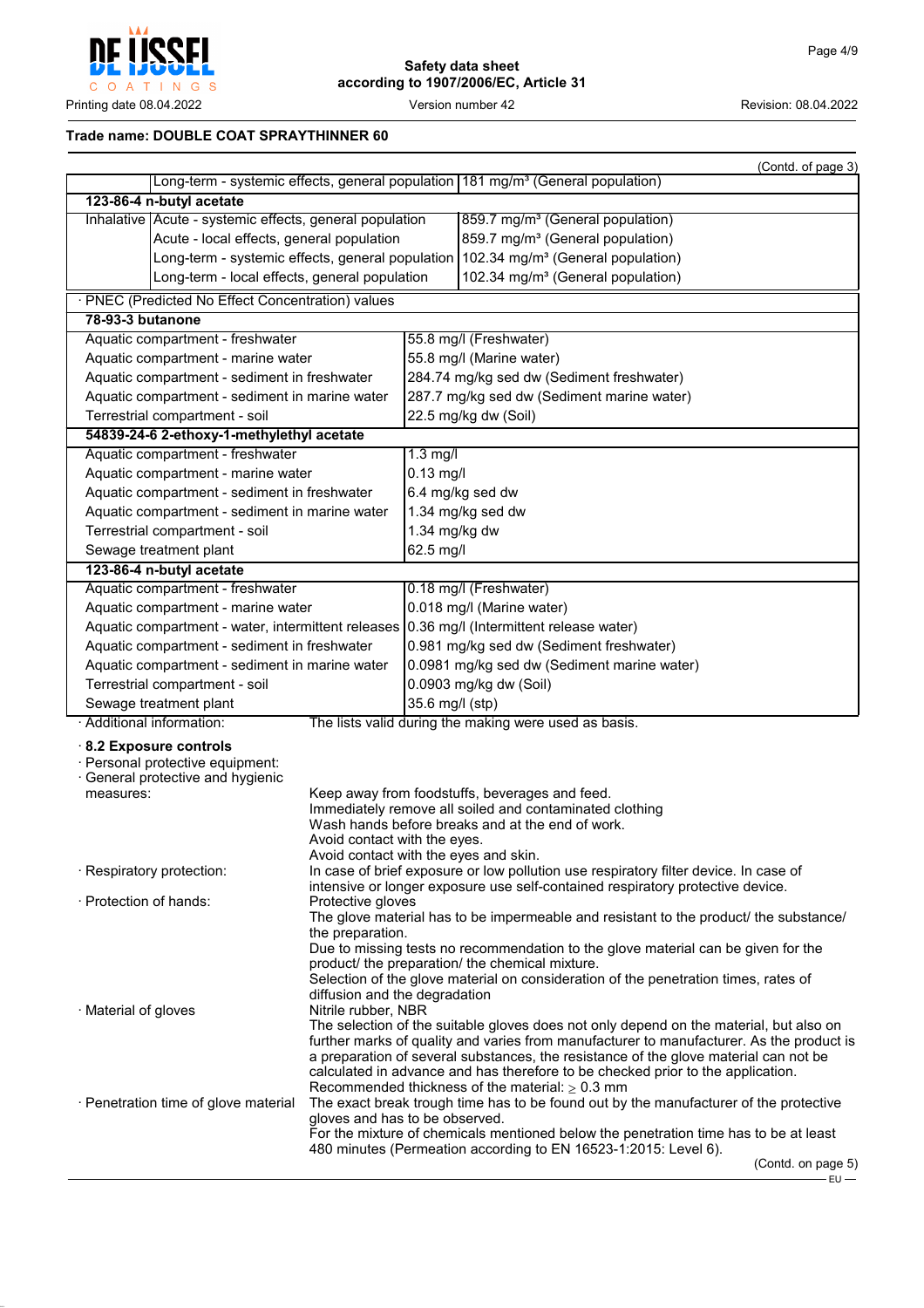POFI O A T I N G S  $\mathsf{C}$ 

**Safety data sheet according to 1907/2006/EC, Article 31**

Printing date 08.04.2022 Version number 42 Revision: 08.04.2022

## **Trade name: DOUBLE COAT SPRAYTHINNER 60**

|                                                                           | (Contd. of page 4)                                                                             |
|---------------------------------------------------------------------------|------------------------------------------------------------------------------------------------|
| · For the permanent contact gloves<br>made of the following materials are |                                                                                                |
| suitable:                                                                 | Nitrile rubber, NBR                                                                            |
| As protection from splashes gloves                                        |                                                                                                |
| made of the following materials are<br>suitable:                          | Nitrile rubber, NBR                                                                            |
| · Not suitable are gloves made of                                         |                                                                                                |
| the following materials:                                                  | Leather gloves                                                                                 |
| Eye protection:                                                           | Strong material gloves<br>Tightly sealed goggles                                               |
|                                                                           |                                                                                                |
| <b>SECTION 9: Physical and chemical properties</b>                        |                                                                                                |
| 9.1 Information on basic physical and chemical properties                 |                                                                                                |
| · General Information                                                     |                                                                                                |
| · Appearance:<br>Form:                                                    | Fluid                                                                                          |
| Colour:                                                                   | According to product specification                                                             |
| · Odour:                                                                  | Characteristic                                                                                 |
| · Odour threshold:                                                        | Not determined.                                                                                |
| · pH-value at 20 °C:                                                      | 7                                                                                              |
| · Change in condition<br>Melting point/freezing point:                    | Undetermined.                                                                                  |
| Initial boiling point and boiling range: 79 °C                            |                                                                                                |
| · Flash point:                                                            | 10 °C (Pensky Martens, ASTM D93)                                                               |
| · Flammability (solid, gas):                                              | Not applicable.                                                                                |
| · Ignition temperature:                                                   | 370 °C                                                                                         |
| · Decomposition temperature:                                              | Not determined.                                                                                |
| · Auto-ignition temperature:                                              | Product is not selfigniting.                                                                   |
| · Explosive properties:                                                   | Product is not explosive. However, formation of explosive air/vapour mixtures are<br>possible. |
| · Explosion limits:                                                       |                                                                                                |
| Lower:                                                                    | 1.8 Vol %<br>12.7 Vol %                                                                        |
| Upper:                                                                    |                                                                                                |
| · Vapour pressure at 20 °C:                                               | 105 hPa                                                                                        |
| · Density at 20 °C:<br>· Relative density                                 | 0.95 g/cm <sup>3</sup> (DIN 51757, ASTM D 1298)<br>Not determined.                             |
| · Vapour density                                                          | Not determined.                                                                                |
| · Evaporation rate                                                        | Not determined.                                                                                |
| · Solubility in / Miscibility with<br>water:                              | Not miscible or difficult to mix.                                                              |
| · Partition coefficient: n-octanol/water:                                 | Not determined.                                                                                |
| · Viscosity:                                                              |                                                                                                |
| Dynamic at 20 °C:                                                         | 10 mPas (Brookfield, ASTM D1544)                                                               |
| Kinematic:                                                                | Not determined.                                                                                |
| · Solvent content:                                                        |                                                                                                |
| Organic solvents:<br>VOC (2004/42/EC):                                    | 52.2 %<br>52.18 %                                                                              |
| Solids content:                                                           | 0.0%                                                                                           |
| 9.2 Other information                                                     | No further relevant information available.                                                     |
|                                                                           |                                                                                                |

# *SECTION 10: Stability and reactivity*

· **10.1 Reactivity** No further relevant information available.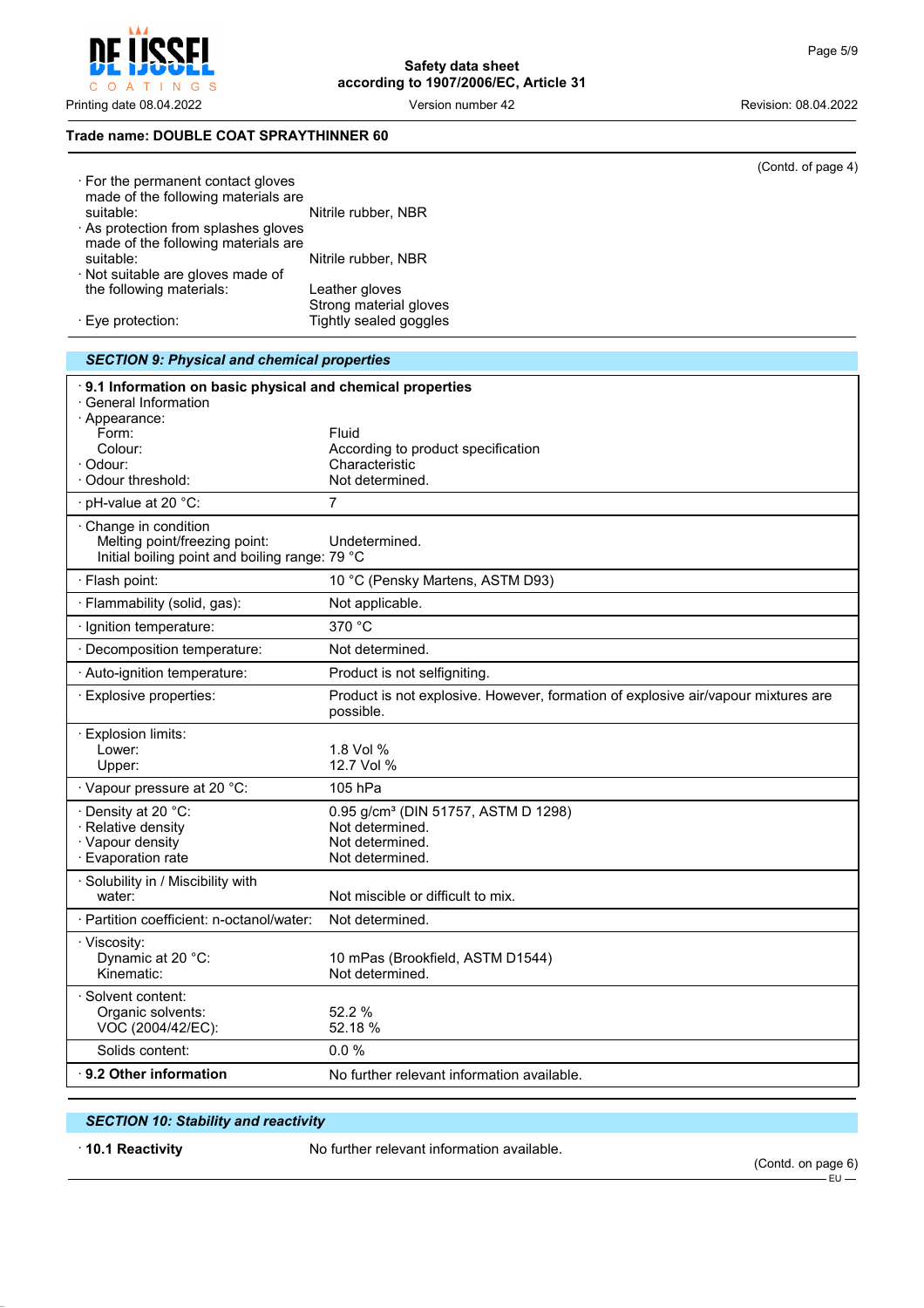### **Trade name: DOUBLE COAT SPRAYTHINNER 60**

| ⋅ 10.2 Chemical stability                         |                                                                   | (Contd. of page 5) |
|---------------------------------------------------|-------------------------------------------------------------------|--------------------|
| · Thermal decomposition /                         |                                                                   |                    |
| conditions to be avoided:                         | No decomposition if used according to specifications.             |                    |
| ⋅ 10.3 Possibility of hazardous                   |                                                                   |                    |
| reactions                                         | No dangerous reactions known.                                     |                    |
| $\cdot$ 10.4 Conditions to avoid                  | No further relevant information available.                        |                    |
| $\cdot$ 10.5 Incompatible materials:              | No further relevant information available.                        |                    |
| 10.6 Hazardous decomposition                      |                                                                   |                    |
| products:                                         | No dangerous decomposition products known.                        |                    |
|                                                   |                                                                   |                    |
| <b>SECTION 11: Toxicological information</b>      |                                                                   |                    |
| $\cdot$ 11.1 Information on toxicological effects |                                                                   |                    |
| · Acute toxicity                                  | Based on available data, the classification criteria are not met. |                    |
| · LD/LC50 values relevant for classification:     |                                                                   |                    |
| Components<br>Type                                | Value<br><b>Species</b>                                           |                    |
| 78-93-3 butanone                                  |                                                                   |                    |
| LD50   3,300 mg/kg (Rat)<br>Oral                  |                                                                   |                    |
| Dermal LD50 5,000 mg/kg (Rabbit)                  |                                                                   |                    |
| 123-86-4 n-butyl acetate                          |                                                                   |                    |

Oral LD50 10,760 mg/kg (Rat)

- Dermal LD50 > 5,000 mg/kg (Rabbit)
- · Primary irritant effect:
- 

Based on available data, the classification criteria are not met.<br>Causes serious eye irritation.  $\cdot$  Serious eye damage/irritation

- · Respiratory or skin sensitisation Based on available data, the classification criteria are not met.
- · Additional toxicological information:
- 
- · CMR effects (carcinogenity, mutagenicity and toxicity for reproduction) • Germ cell mutagenicity **Based on available data, the classification criteria are not met.**<br>• Carcinogenicity **Based on available data, the classification criteria are not met.** · Carcinogenicity **Based on available data, the classification criteria are not met.**<br>· Reproductive toxicity **Based on available data, the classification criteria are not met.** · Reproductive toxicity Based on available data, the classification criteria are not met.<br>· STOT-single exposure May cause drowsiness or dizziness. May cause drowsiness or dizziness. · STOT-repeated exposure Based on available data, the classification criteria are not met.<br>· Aspiration hazard Based on available data, the classification criteria are not met. Based on available data, the classification criteria are not met.

### *SECTION 12: Ecological information*

# · **12.1 Toxicity**

No further relevant information available. · Type of test Effective concentration Method Assessment

|                                      |                                    | rype or test. Encouve concentration internou |                                                                                             |        |  |
|--------------------------------------|------------------------------------|----------------------------------------------|---------------------------------------------------------------------------------------------|--------|--|
|                                      | 123-86-4 n-butyl acetate           |                                              |                                                                                             |        |  |
| Oral                                 | EC50                               |                                              | 44 mg/l (Daphnia magna)                                                                     |        |  |
|                                      | Inhalative LC50/4 h                | $> 21$ mg/l (Rat)                            |                                                                                             |        |  |
|                                      |                                    |                                              | LC50/96 h   18 mg/l (Fish Acute Toxicity Study)                                             |        |  |
|                                      | $\cdot$ 12.2 Persistence and       |                                              |                                                                                             |        |  |
| degradability                        |                                    |                                              | No further relevant information available.                                                  |        |  |
| 12.3 Bioaccumulative potential       |                                    |                                              | No further relevant information available.                                                  |        |  |
| ⋅ 12.4 Mobility in soil              |                                    |                                              | No further relevant information available.                                                  |        |  |
| · Additional ecological information: |                                    |                                              |                                                                                             |        |  |
| · General notes:                     |                                    |                                              | Water hazard class 1 (German Regulation) (Self-assessment): slightly hazardous for<br>water |        |  |
|                                      |                                    |                                              | Do not allow undiluted product or large quantities of it to reach ground water, water       |        |  |
|                                      |                                    |                                              | course or sewage system.                                                                    |        |  |
|                                      |                                    | 12.5 Results of PBT and vPvB assessment      |                                                                                             |        |  |
| $\cdot$ PBT:                         |                                    |                                              | Not applicable.                                                                             |        |  |
| · vPvB:                              |                                    |                                              | Not applicable.                                                                             |        |  |
|                                      | $\cdot$ 12.6 Other adverse effects |                                              | No further relevant information available.                                                  |        |  |
|                                      |                                    |                                              | (Contd. on page 7)                                                                          |        |  |
|                                      |                                    |                                              |                                                                                             | . FU — |  |



 $(C_{\text{cutoff}} \cdot f)$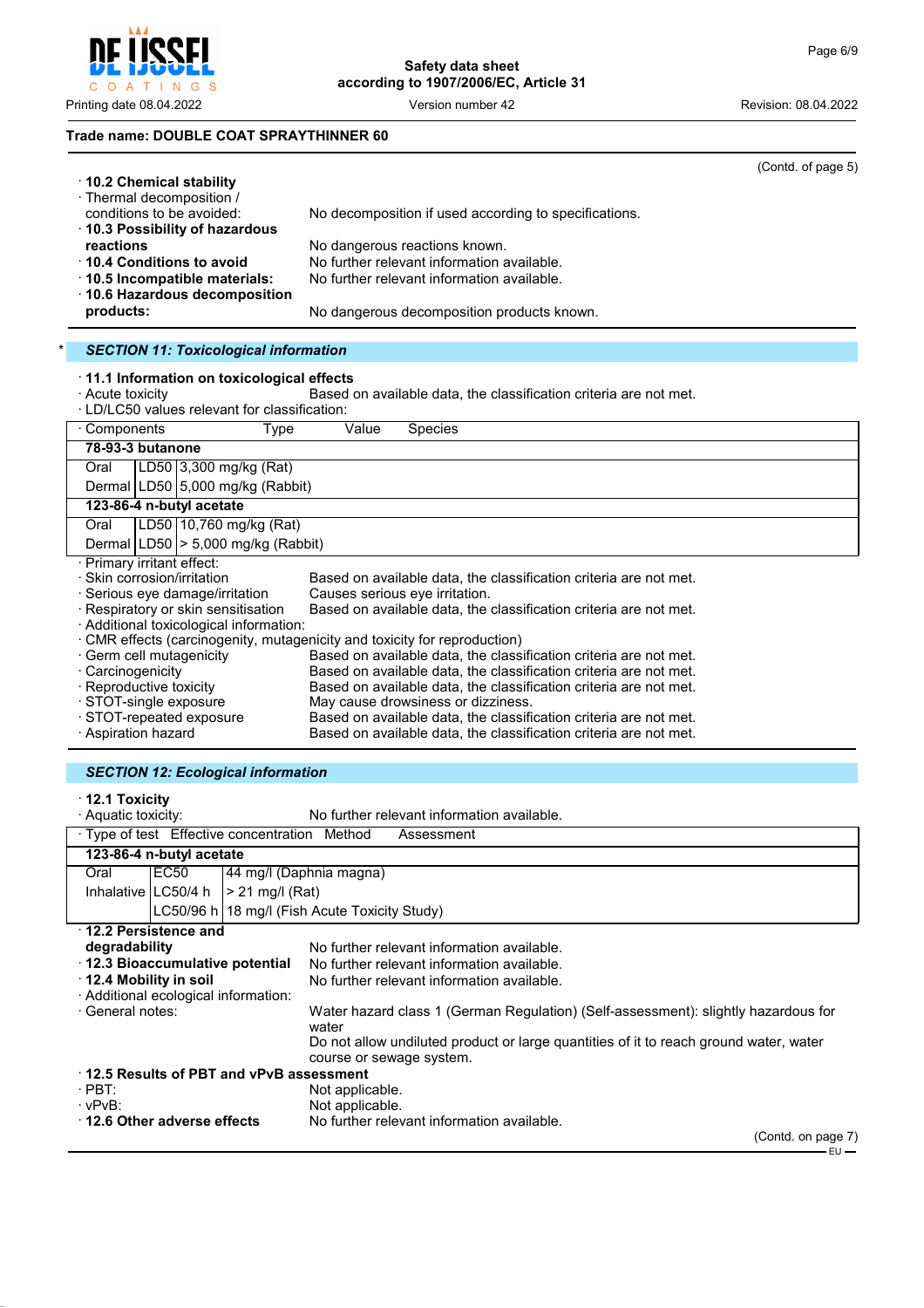

### **Trade name: DOUBLE COAT SPRAYTHINNER 60**

(Contd. of page 6)

## *SECTION 13: Disposal considerations*

# · **13.1 Waste treatment methods**

Must not be disposed together with household garbage. Do not allow product to reach sewage system.

| · European waste catalogue |                                                                                                                                                                           |  |
|----------------------------|---------------------------------------------------------------------------------------------------------------------------------------------------------------------------|--|
|                            | 08 00 00   WASTES FROM THE MANUFACTURE, FORMULATION, SUPPLY AND USE (MFSU) OF COATINGS<br>(PAINTS, VARNISHES AND VITREOUS ENAMELS), ADHESIVES, SEALANTS AND PRINTING INKS |  |
| 08 01 00                   | wastes from MFSU and removal of paint and varnish                                                                                                                         |  |
| $080111*$                  | waste paint and varnish containing organic solvents or other hazardous substances                                                                                         |  |
| HP3                        | l Flammable.                                                                                                                                                              |  |
| HP4                        | Irritant - skin irritation and eye damage                                                                                                                                 |  |
| HP5                        | Specific Target Organ Toxicity (STOT)/Aspiration Toxicity                                                                                                                 |  |

· Uncleaned packaging:

Disposal must be made according to official regulations.

# **SECTION 14: Transport information**

| 14.1 UN-Number<br>· ADR/RID/ADN, IMDG, IATA                                                                               | UN1263                                                                                                                |  |  |
|---------------------------------------------------------------------------------------------------------------------------|-----------------------------------------------------------------------------------------------------------------------|--|--|
| 14.2 UN proper shipping name<br>· ADR/RID/ADN<br>· IMDG, IATA                                                             | <b>1263 PAINT RELATED MATERIAL</b><br>PAINT RELATED MATERIAL                                                          |  |  |
| 14.3 Transport hazard class(es)                                                                                           |                                                                                                                       |  |  |
| · ADR/RID/ADN<br>· Class<br>· Label                                                                                       | 3 (F1) Flammable liquids.<br>_______________________________                                                          |  |  |
| · IMDG, IATA<br>· Class<br>· Label                                                                                        | 3 Flammable liquids.<br>3                                                                                             |  |  |
| 14.4 Packing group<br>· ADR/RID/ADN, IMDG, IATA                                                                           | $\mathbf{II}$                                                                                                         |  |  |
| 14.5 Environmental hazards:<br>· Marine pollutant:                                                                        | <b>No</b>                                                                                                             |  |  |
| 14.6 Special precautions for user<br>· Hazard identification number (Kemler code):<br>· EMS Number:<br>· Stowage Category | Warning: Flammable liquids.<br>33<br>$F-E, S-E$<br>В                                                                  |  |  |
| 14.7 Transport in bulk according to Annex II of Marpol<br>and the IBC Code<br>Not applicable.                             |                                                                                                                       |  |  |
| · Transport/Additional information:                                                                                       |                                                                                                                       |  |  |
| · ADR/RID/ADN<br>· Limited quantities (LQ)<br>· Excepted quantities (EQ)                                                  | 5L<br>Code: E2<br>Maximum net quantity per inner packaging: 30 ml<br>Maximum net quantity per outer packaging: 500 ml |  |  |
| · Transport category<br>· Tunnel restriction code                                                                         | 2<br>D/E                                                                                                              |  |  |
| ∙IMDG<br>· Limited quantities (LQ)<br>$\cdot$ Excepted quantities (EQ)                                                    | 5L<br>Code: E2<br>Maximum net quantity per inner packaging: 30 ml<br>Maximum net quantity per outer packaging: 500 ml |  |  |
| · UN "Model Regulation":                                                                                                  | UN 1263 PAINT RELATED MATERIAL, 3, II                                                                                 |  |  |
|                                                                                                                           | (Contd. on page 8)                                                                                                    |  |  |

EU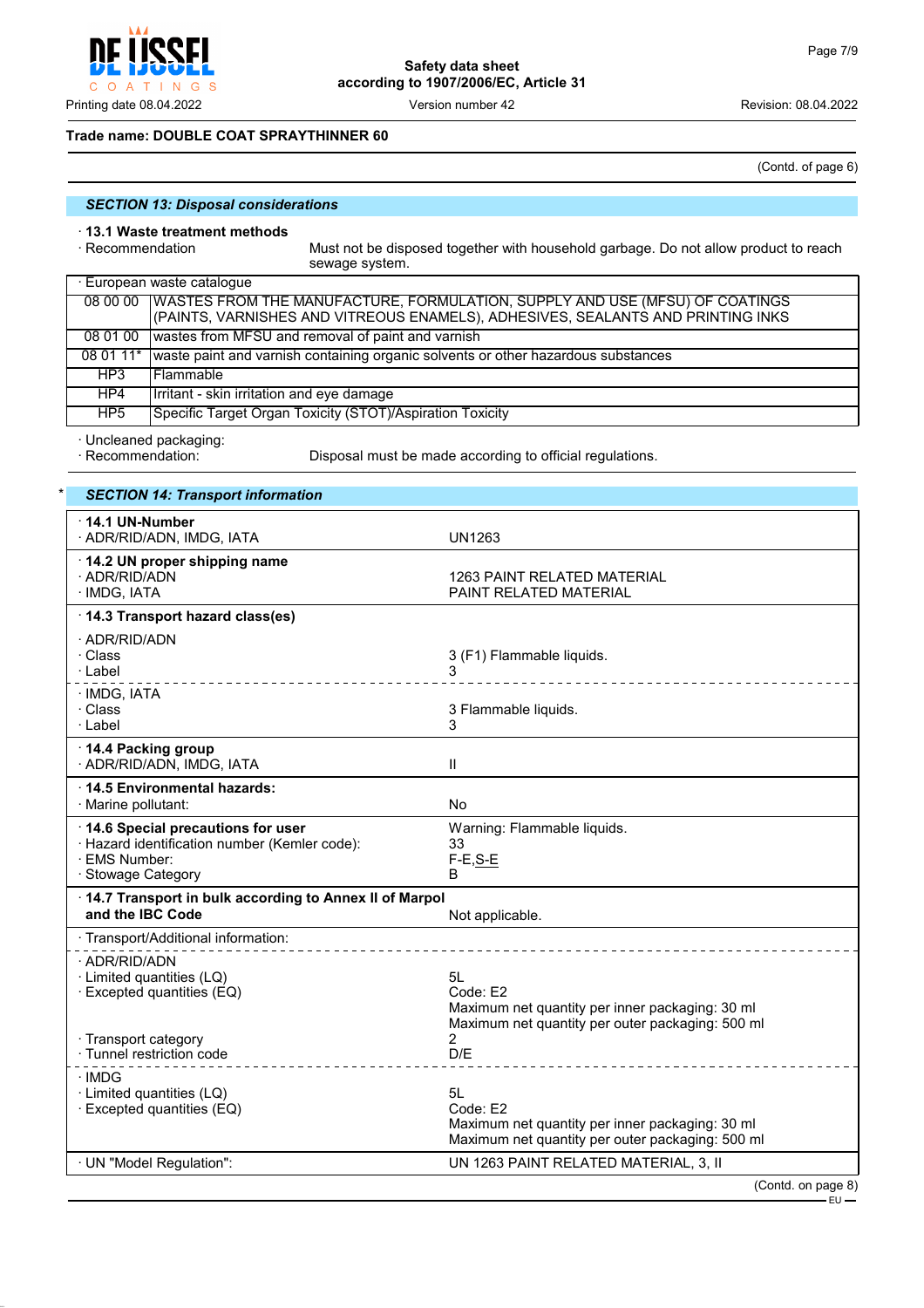**CCFI** Į C O A T I N G S

**Safety data sheet according to 1907/2006/EC, Article 31**

Printing date 08.04.2022 **Version number 42** Version 100 Version 2022

# **Trade name: DOUBLE COAT SPRAYTHINNER 60**

(Contd. of page 7)

| <b>SECTION 15: Regulatory information</b>                                                                                                                                                                                                                                                                                    |                                                                                                                                                                                                           |  |  |  |  |
|------------------------------------------------------------------------------------------------------------------------------------------------------------------------------------------------------------------------------------------------------------------------------------------------------------------------------|-----------------------------------------------------------------------------------------------------------------------------------------------------------------------------------------------------------|--|--|--|--|
|                                                                                                                                                                                                                                                                                                                              | 15.1 Safety, health and environmental regulations/legislation specific for the substance or mixture                                                                                                       |  |  |  |  |
| · Directive 2012/18/EU<br>· Named dangerous substances -<br><b>ANNEX I</b><br>Seveso category<br>Qualifying quantity (tonnes) for the<br>application of lower-tier<br>requirements<br>Qualifying quantity (tonnes) for the<br>application of upper-tier<br>requirements<br>REGULATION (EC) No 1907/2006<br><b>ANNEX XVII</b> | None of the ingredients is listed.<br>P5c FLAMMABLE LIQUIDS<br>$5,000$ t<br>50,000 t<br>Conditions of restriction: 3                                                                                      |  |  |  |  |
|                                                                                                                                                                                                                                                                                                                              | · DIRECTIVE 2011/65/EU on the restriction of the use of certain hazardous substances in electrical and electronic equipment                                                                               |  |  |  |  |
| – Annex II                                                                                                                                                                                                                                                                                                                   |                                                                                                                                                                                                           |  |  |  |  |
| None of the ingredients is listed.                                                                                                                                                                                                                                                                                           |                                                                                                                                                                                                           |  |  |  |  |
| REGULATION (EU) 2019/1148                                                                                                                                                                                                                                                                                                    |                                                                                                                                                                                                           |  |  |  |  |
|                                                                                                                                                                                                                                                                                                                              | · Annex I - RESTRICTED EXPLOSIVES PRECURSORS (Upper limit value for the purpose of licensing under Article 5(3))                                                                                          |  |  |  |  |
| None of the ingredients is listed.                                                                                                                                                                                                                                                                                           |                                                                                                                                                                                                           |  |  |  |  |
| Annex II - REPORTABLE EXPLOSIVES PRECURSORS                                                                                                                                                                                                                                                                                  |                                                                                                                                                                                                           |  |  |  |  |
| None of the ingredients is listed.                                                                                                                                                                                                                                                                                           |                                                                                                                                                                                                           |  |  |  |  |
| · Regulation (EC) No 273/2004 on drug precursors                                                                                                                                                                                                                                                                             |                                                                                                                                                                                                           |  |  |  |  |
| 78-93-3 butanone                                                                                                                                                                                                                                                                                                             | 3                                                                                                                                                                                                         |  |  |  |  |
| drug precursors                                                                                                                                                                                                                                                                                                              | · Regulation (EC) No 111/2005 laying down rules for the monitoring of trade between the Community and third countries in                                                                                  |  |  |  |  |
| 78-93-3 butanone                                                                                                                                                                                                                                                                                                             | $\overline{3}$                                                                                                                                                                                            |  |  |  |  |
| · National regulations:                                                                                                                                                                                                                                                                                                      |                                                                                                                                                                                                           |  |  |  |  |
| · Technical instructions (air):                                                                                                                                                                                                                                                                                              | Share in %<br>Class                                                                                                                                                                                       |  |  |  |  |
|                                                                                                                                                                                                                                                                                                                              | <b>NK</b><br>52.2                                                                                                                                                                                         |  |  |  |  |
| ⋅15.2 Chemical safety                                                                                                                                                                                                                                                                                                        |                                                                                                                                                                                                           |  |  |  |  |
| assessment:                                                                                                                                                                                                                                                                                                                  | A Chemical Safety Assessment has not been carried out.                                                                                                                                                    |  |  |  |  |
|                                                                                                                                                                                                                                                                                                                              |                                                                                                                                                                                                           |  |  |  |  |
| <b>SECTION 16: Other information</b>                                                                                                                                                                                                                                                                                         |                                                                                                                                                                                                           |  |  |  |  |
|                                                                                                                                                                                                                                                                                                                              | This information is based on our present knowledge. However, this shall not constitute a guarantee for any specific product<br>features and shall not establish a legally valid contractual relationship. |  |  |  |  |
| $\cdot$ Relevant phrases                                                                                                                                                                                                                                                                                                     | H225 Highly flammable liquid and vapour.<br>H226 Flammable liquid and vapour.<br>H319 Causes serious eye irritation.<br>H336 May cause drowsiness or dizziness.                                           |  |  |  |  |
| Classification according to<br>Regulation (EC) No 1272/2008                                                                                                                                                                                                                                                                  | The classification of the mixture is generally based on the calculation method using<br>substance data according to Regulation (EC) No 1272/2008.                                                         |  |  |  |  |
| Flammable liquids                                                                                                                                                                                                                                                                                                            | On basis of test data                                                                                                                                                                                     |  |  |  |  |
| Serious eye damage/eye irritation                                                                                                                                                                                                                                                                                            | The classification of the mixture is generally based on the calculation<br>Specific target organ toxicity (single exposure) method using substance data according to Regulation (EC) No 1272/2008.        |  |  |  |  |
| · Department issuing SDS:                                                                                                                                                                                                                                                                                                    | Research and Development                                                                                                                                                                                  |  |  |  |  |
| · Contact:                                                                                                                                                                                                                                                                                                                   | Saïda El Asjadi, tel: +31 182 372177, e-mail: safety@de-ijssel-coatings.nl                                                                                                                                |  |  |  |  |
| · Abbreviations and acronyms:                                                                                                                                                                                                                                                                                                | RID: Règlement international concernant le transport des marchandises dangereuses par chemin de fer<br>(Regulations Concerning the International Transport of Dangerous Goods by Rail)                    |  |  |  |  |
|                                                                                                                                                                                                                                                                                                                              | ICAO: International Civil Aviation Organisation<br>ADR: Accord relatif au transport international des marchandises dangereuses par route (European Agreement                                              |  |  |  |  |
|                                                                                                                                                                                                                                                                                                                              | Concerning the International Carriage of Dangerous Goods by Road)                                                                                                                                         |  |  |  |  |
|                                                                                                                                                                                                                                                                                                                              | IMDG: International Maritime Code for Dangerous Goods<br>IATA: International Air Transport Association                                                                                                    |  |  |  |  |
|                                                                                                                                                                                                                                                                                                                              | GHS: Globally Harmonised System of Classification and Labelling of Chemicals                                                                                                                              |  |  |  |  |
|                                                                                                                                                                                                                                                                                                                              | EINECS: European Inventory of Existing Commercial Chemical Substances<br><b>ELINCS: European List of Notified Chemical Substances</b>                                                                     |  |  |  |  |
|                                                                                                                                                                                                                                                                                                                              | CAS: Chemical Abstracts Service (division of the American Chemical Society)<br>VOC: Volatile Organic Compounds (USA, EU)                                                                                  |  |  |  |  |